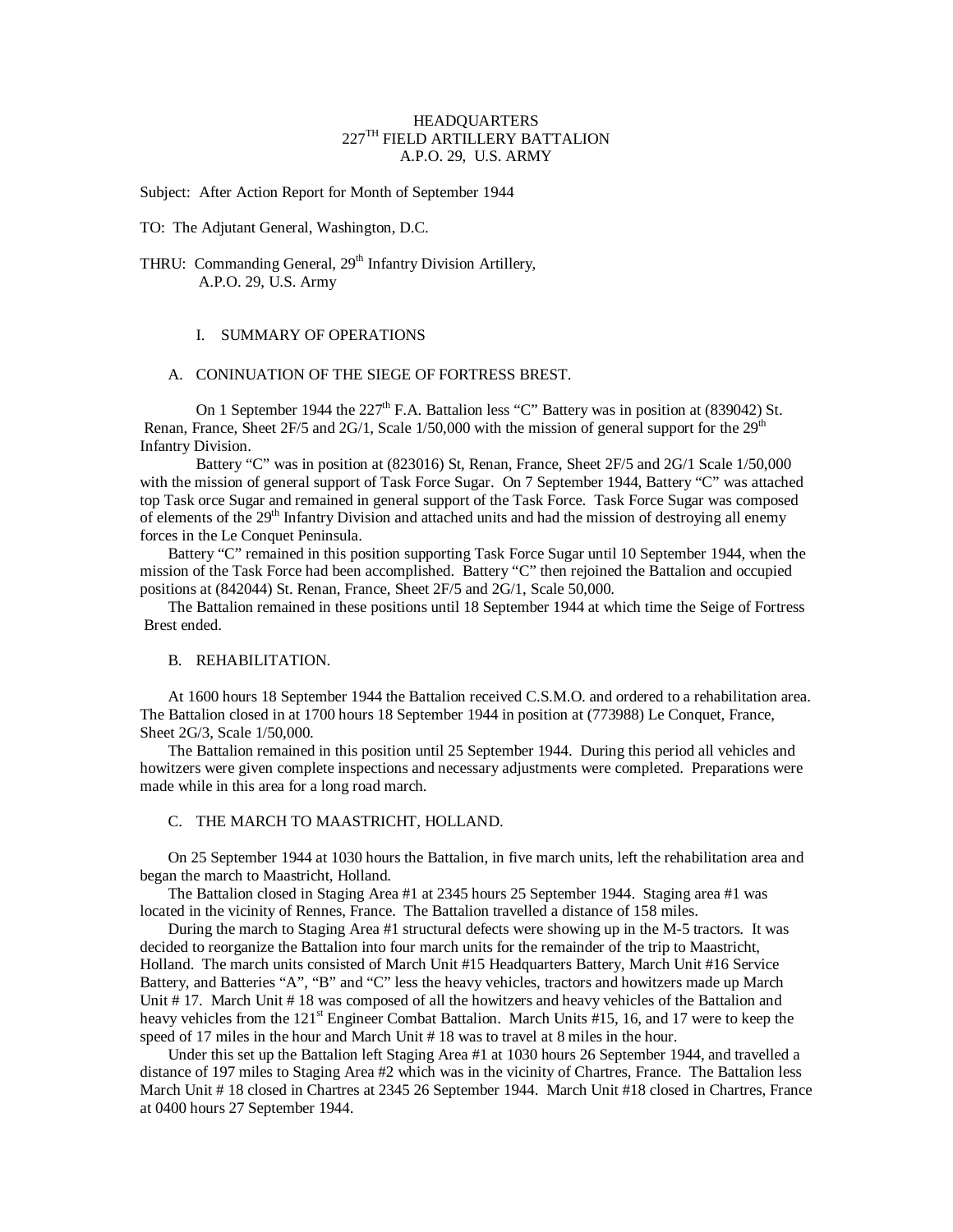At 1025 hours on 27 September 1944 the Battalion left Staging Area #2 and after travelling a distance of 145 miles, the Battalion less March Unit #18 closed in Staging Area #3 at 2200 hours. Staging Area #3 was located in the vicinity of St. Quentin, France. March Unit #18 was unable to make Staging Area #3 and bivouacked about 6 miles east of Paris, France, closing in that position at 2400 hours 27 September 1944.

On 28 September 1944 at 1030 hours, the Battalion, less March Unit #18, left Staging Area #3 and arrived in the Assembly Area at (638497) Isige, Belgium, Sheet #9, Scale 1/100,000 which was in the vicinity of Maastricht, Holland. The Battalion less March Unit #18 traveled a distance of 190 miles and closed in this position at 0415 hours 29 September 1944.

March Unit # 18 left their bivouac area at 0630 hours 28 September 1944 and closed in Staging Area #3 (vicinity of St. Quentin, France) at 1600 hours 28 September 1944.

On 29 September 1944 the Battalion was ordered into position at (773621) Leige, Belgium, Sheet #9, Scale  $1/100,00$ . The Battalion less March Unit # 18, closed in this position at 1640 hours. The Battalion had the mission of general support of the  $29<sup>th</sup>$  Infantry Division.

It was decided to divide March Unit # 18 into two parts on 29 September 1944. The first part was composed of 6 of the howitzers of the Battalion, towed by the 4 ton Diamond T's and the second part was composed of the M-5 tractors, 6 howitzers and the heavy vehicles of the  $121<sup>st</sup>$  Engineer Combat Battalion. The first part of March Unit # 18 closed into the Battalion positions at 0415 hours, 30 September 1944. The second part of March Unit # 18 bivouacked in the vicinity of Chatelet, Belgium, closing there at 1200 hours, 29 September 1944.

At 0600 hours 30 September 1944 the seconds part of March Unit # 18 left their bivouac area and closed in the Battalion position at 2000 hours 30 September 1944.

## II. FORCES ENGAGED.

During the month of September 1944 the  $227<sup>th</sup>$  F.A. Battalion came in contact with elements of the 2<sup>nd</sup> Parachute Division, 266 Infantry Division, 343 Infantry Division, 207 Barrage Balloon Battalion, 1161 G.H.Q. Artillery Battalion, 6<sup>th</sup> Minesweeper Flotilla, 40<sup>th</sup> Minesweeper Flotilla, 1<sup>st</sup> U-Boat Flotilla,  $7<sup>th</sup>$  U-Boat Flotilla,  $9<sup>th</sup>$  U-Boat Flotilla,  $3<sup>rd</sup>$  Naval AA Brigade and XXV Fortress Base Battalion.

## III. LOSSES IN ACTION.

During the month of September 1944 the  $227<sup>th</sup>$  F.A. Battalion had two officers killed in action. One man was missing in action and was found to be a prisoner of war and was returned to the Battalion when the siege of Fortress Brest ended.

A resume of the losses of the Battalion since entering combat to the end of September is as follows:

|                     | TZT 1<br>KІA | <b>DOW</b> | SWA | LWA | LIA | MIA |
|---------------------|--------------|------------|-----|-----|-----|-----|
| Officers            |              |            |     |     |     |     |
| <b>Enlisted Men</b> |              |            |     |     |     |     |

# IV. AWARDS AND DECORATIONS

During the month of September 1944 the following awards were made to members of the 227<sup>th</sup> Field Artillery Battalion:

| <b>Bronze Star Medals</b>                 | h     |
|-------------------------------------------|-------|
| Oak Leaf Cluster to the Bronze Star Medal |       |
| <b>Purple Hearts</b>                      |       |
| Oak Leaf Cluster to the Air Medal         | 98734 |

V. COMMANDING OFFICERS.